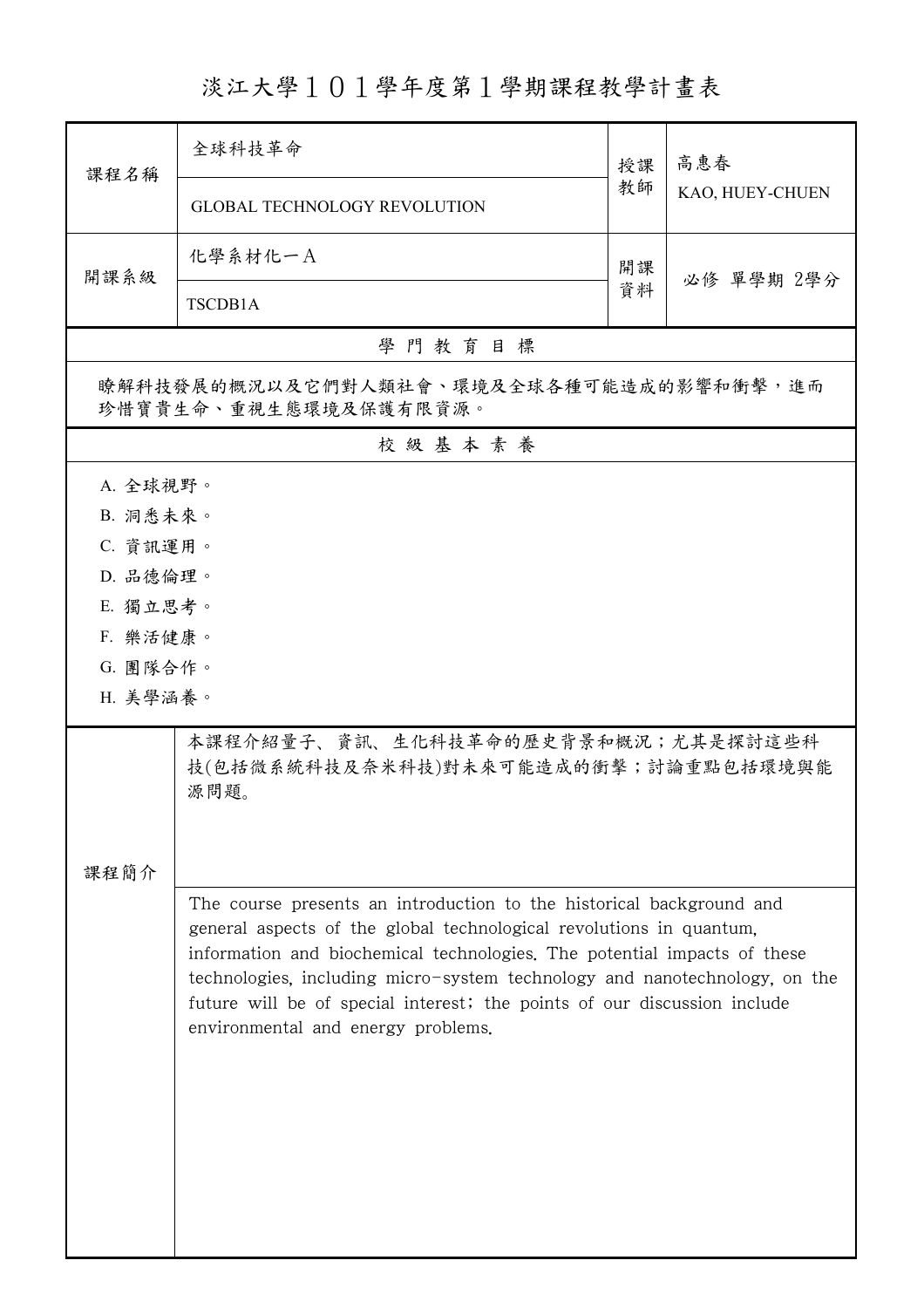本課程教學目標與目標層級、校級基本素養相關性 一、目標層級(選填): (一)「認知」(Cognitive 簡稱C)領域:C1 記憶、C2 瞭解、C3 應用、C4 分析、 C5 評鑑、C6 創造 (二)「技能」(Psychomotor 簡稱P)領域:P1 模仿、P2 機械反應、P3 獨立操作、 P4 聯結操作、P5 自動化、P6 創作 (三)「情意」(Affective 簡稱A)領域:A1 接受、A2 反應、A3 重視、A4 組織、 A5 內化、A6 實踐 二、教學目標與「目標層級」、「校級基本素養」之相關性: (一)請先將課程教學目標分別對應前述之「認知」、「技能」與「情意」的各目標層級, 惟單項教學目標僅能對應C、P、A其中一項。

- (二)若對應「目標層級」有1~6之多項時,僅填列最高層級即可(例如:認知「目標層級」 對應為C3、C5、C6項時,只需填列C6即可,技能與情意目標層級亦同)。
- (三)再依據所訂各項教學目標分別對應其「校級基本素養」。單項教學目標若對應 「校級基本素養」有多項時,則可填列多項「校級基本素養」。

(例如:「校級基本素養」可對應A、AD、BEF時,則均填列。)

| 序            | 教學目標(中文)                                                                                                       |                                                                                                              | 教學目標(英文)                                                                                                                                                                                                                                                                                                                                                                                                                        | 相關性            |             |  |
|--------------|----------------------------------------------------------------------------------------------------------------|--------------------------------------------------------------------------------------------------------------|---------------------------------------------------------------------------------------------------------------------------------------------------------------------------------------------------------------------------------------------------------------------------------------------------------------------------------------------------------------------------------------------------------------------------------|----------------|-------------|--|
| 號            |                                                                                                                |                                                                                                              |                                                                                                                                                                                                                                                                                                                                                                                                                                 | 目標層級           | 校級基本素養      |  |
| 1            |                                                                                                                | 1. 學生們將能夠瞭解量子科學的歷<br>史背景、基本概念及應用原理,認<br>識它對高科技(如奈米及生醫科技<br>等)及能源的影響及潛在衝擊。<br>2學生們將意識到各主要科技領域<br>的發展、狀況及未來趨勢。 | 1. The students will be able<br>to understand the historical<br>background, basic concepts<br>and principles of application<br>of quantum science, and<br>realize its influences and<br>potential impacts on energy<br>and high tech, such as<br>nanotechnology and<br>biomedical technology, etc.<br>2. The students shall be<br>aware of the development.<br>status and future trends of<br>the major areas of<br>technology. | C <sub>3</sub> | <b>ABCE</b> |  |
|              | 教學目標之教學方法與評量方法                                                                                                 |                                                                                                              |                                                                                                                                                                                                                                                                                                                                                                                                                                 |                |             |  |
| 序<br>號       | 教學目標                                                                                                           |                                                                                                              | 教學方法                                                                                                                                                                                                                                                                                                                                                                                                                            | 評量方法           |             |  |
|              | 1 1. 學生們將能夠瞭解量子科學的歷<br>史背景、基本概念及應用原理,認<br>識它對高科技(如奈米及生醫科技<br>等)及能源的影響及潛在衝擊。<br>2學生們將意識到各主要科技領域<br>的發展、狀況及未來趨勢。 |                                                                                                              | 講述、討論、問題解決                                                                                                                                                                                                                                                                                                                                                                                                                      | 表現             | 紙筆測驗、報告、上課  |  |
|              | 授課進度表                                                                                                          |                                                                                                              |                                                                                                                                                                                                                                                                                                                                                                                                                                 |                |             |  |
| 週<br>欤       | 日期起訖                                                                                                           |                                                                                                              | 内 容 (Subject/Topics)<br>備註                                                                                                                                                                                                                                                                                                                                                                                                      |                |             |  |
| $\mathbf{1}$ | $101/09/10$ ~<br>101/09/16                                                                                     | 宇宙的誕生                                                                                                        |                                                                                                                                                                                                                                                                                                                                                                                                                                 |                |             |  |
|              | $101/09/17$ ~<br>101/09/23                                                                                     | 環境與生態系統                                                                                                      |                                                                                                                                                                                                                                                                                                                                                                                                                                 |                |             |  |
| 3            | $101/09/24$ ~<br>101/09/30                                                                                     | 氣象、氣候系統與全球變遷                                                                                                 |                                                                                                                                                                                                                                                                                                                                                                                                                                 |                |             |  |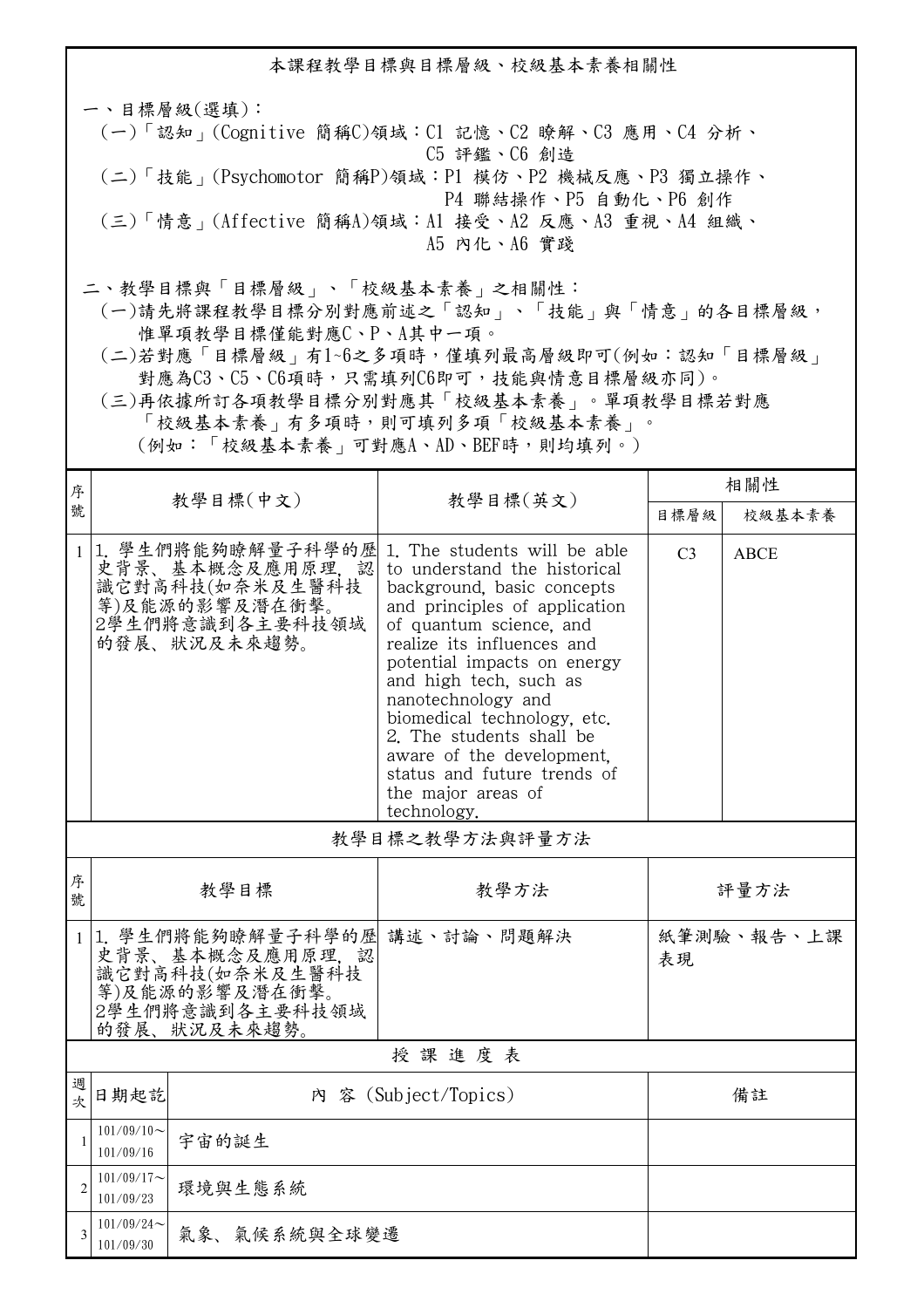| 4           | $101/10/01$ ~<br>101/10/07 | 永續水資源                                                                                               |  |
|-------------|----------------------------|-----------------------------------------------------------------------------------------------------|--|
| 5           | $101/10/08$ ~<br>101/10/14 | 地球資源與環境                                                                                             |  |
| 6           | $101/10/15$ ~<br>101/10/21 | 生化與生物科技                                                                                             |  |
| 7           | $101/10/22$ ~<br>101/10/28 | 糧食危機與農業生物技術                                                                                         |  |
| 8           | $101/10/29$ ~<br>101/11/04 | 生醫工程科技                                                                                              |  |
| 9           | $101/11/05$ ~<br>101/11/11 | 生物科技對未來之衝擊                                                                                          |  |
| 10          | $101/11/12$ ~<br>101/11/18 | 期中考試週                                                                                               |  |
| 11          | $101/11/19$ ~<br>101/11/25 | 認識能源                                                                                                |  |
| 12          | $101/11/26$ ~<br>101/12/02 | 智慧材料                                                                                                |  |
| 13          | $101/12/03$ ~<br>101/12/09 | 奈米科技                                                                                                |  |
| 14          | $101/12/10$ ~<br>101/12/16 | 電腦與網路                                                                                               |  |
| 15          | $101/12/17$ ~<br>101/12/23 | 人工智慧與機器人學                                                                                           |  |
| 16          | $101/12/24$ ~<br>101/12/30 | IT產業與製造科技                                                                                           |  |
| 17          | $101/12/31$ ~<br>102/01/06 | 結論:科學、風險管理與永續發展                                                                                     |  |
| 18          | $102/01/07$ ~<br>102/01/13 | 期末考試週                                                                                               |  |
| 修課應<br>注意事項 |                            |                                                                                                     |  |
|             | 教學設備                       | 電腦、投影機                                                                                              |  |
|             | 教材課本                       | 1楊榮 等編著, 《廿一世紀全球化科技革命之衝擊》。淡江大學, 2005年。2楊<br>棨 等編著,《三大科技革命和時空宇宙》, 淡江大學。                              |  |
|             | 參考書籍                       |                                                                                                     |  |
|             | 批改作業<br>篇數                 | 篇(本欄位僅適用於所授課程需批改作業之課程教師填寫)                                                                          |  |
|             | 學期成績<br>計算方式               | ◆出席率: 20.0 % ◆平時評量:20.0 % ◆期中評量:30.0 %<br>◆期末評量: 30.0 %<br>$\blacklozenge$ 其他〈 〉 :<br>$\frac{0}{6}$ |  |
|             |                            |                                                                                                     |  |